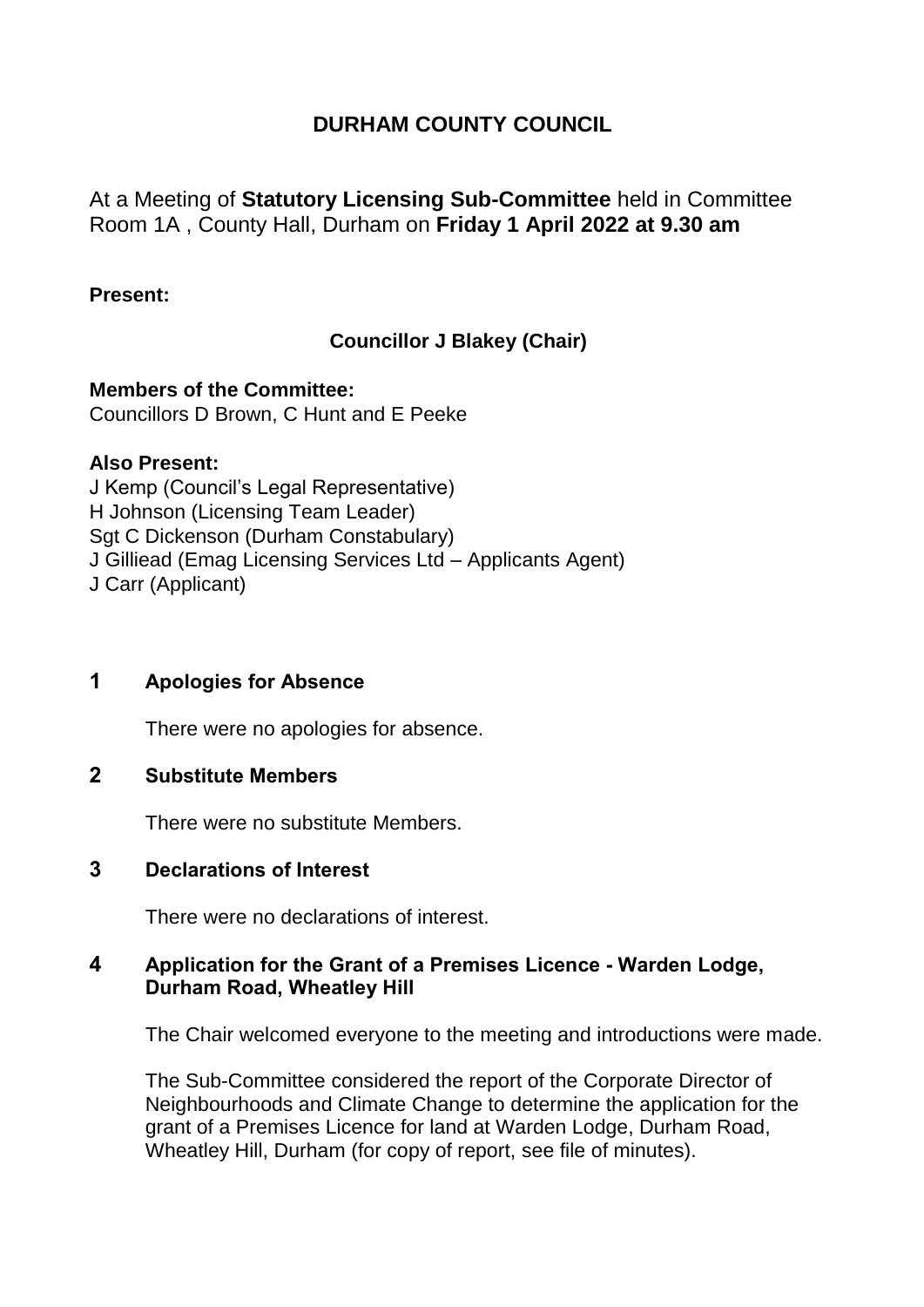A copy of the application and location plan had been circulated together with details of the representations received.

The Licensing Team Leader was in attendance to present the report and advised Members that the application was received from Emag Licensing Services Ltd on behalf of the applicant Mr Carr that had been subject to a 28 day consultation period that ended on 7 March 2022.

Members were provided with details of the application.

Mr Carr was also named within the application as the proposed Designated Premises Supervisor and Members were advised by the Applicant's Agent that the application for a personal licence had been submitted.

The Team Leader advised Members that following mediation with Environmental Health the applicant had amended his application that included a condition that the number of patrons attending at any one time be restricted to 120 in total and only patrons with pre-issued tickets would be allowed into the premises.

During the consultation period the Licensing Authority initially received two objections, one from Durham Constabulary and one from Wheatley Hill Parish Council. The representation from Wheatley Hill Parish Council was withdrawn as the amendments to the application alleviated their initial concerns.

During the consultation period, the Planning Authority provided comments for information only that were forwarded onto the applicant. The Fire Safety Authority had responded that they had no objections to the application.

Additional information had been submitted by Durham Constabulary that was circulated to all parties prior to the meeting. Part of the additional information was bodycam footage that would be shown to the Sub-Committee.

The Licensing Team Leader outlined the options open to the Sub-Committee.

In response to a question from Sergeant Dickenson, the Licensing Team Leader responded that the occupancy levels were determined by the fire authority and was not replicated in the licence unless Members determined that a condition be added to the premises licence.

Durham Constabulary were then invited to address the Sub-Committee.

Sergeant Dickenson requested that the application be considered in private in accordance with Regulation 14(2) of the Licensing Act 2003 (Hearings) Regulations 2005.